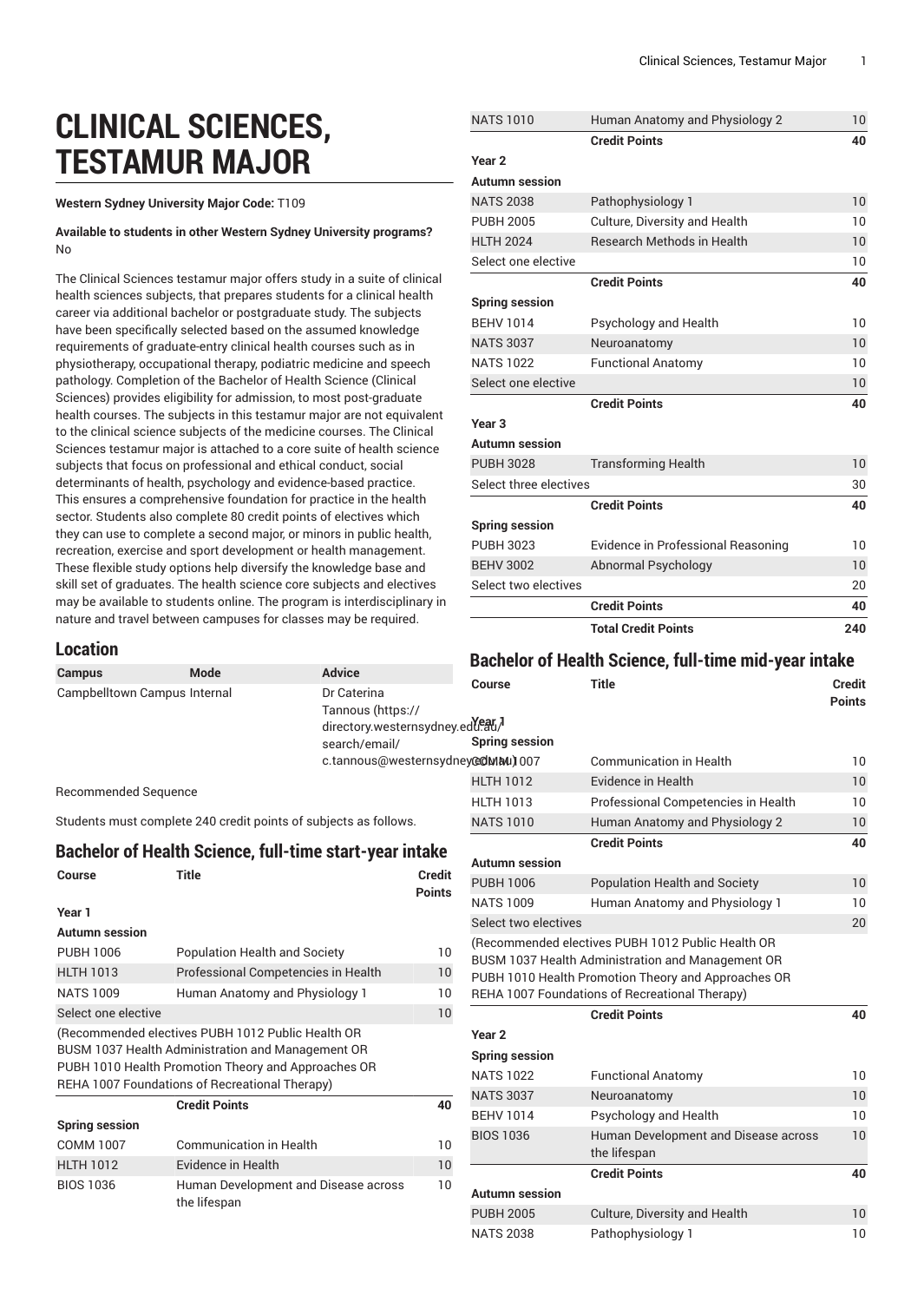| <b>HLTH 2024</b>       | <b>Research Methods in Health</b>  | 10  |
|------------------------|------------------------------------|-----|
| Select one elective    |                                    | 10  |
|                        | <b>Credit Points</b>               | 40  |
| Year <sub>3</sub>      |                                    |     |
| <b>Spring session</b>  |                                    |     |
| <b>PUBH 3023</b>       | Evidence in Professional Reasoning | 10  |
| <b>BEHV 3002</b>       | Abnormal Psychology                | 10  |
| Select two electives   |                                    | 20  |
|                        | <b>Credit Points</b>               | 40  |
| <b>Autumn</b> session  |                                    |     |
| <b>PUBH 3028</b>       | <b>Transforming Health</b>         | 10  |
| Select three electives |                                    | 30  |
|                        | <b>Credit Points</b>               | 40  |
|                        | <b>Total Credit Points</b>         | 240 |

# **Diploma in Health Science/Bachelor of Health Science, full-time start-year intake**

| Course                | Title                                                                                                                                                                                                           | Credit<br><b>Points</b> |
|-----------------------|-----------------------------------------------------------------------------------------------------------------------------------------------------------------------------------------------------------------|-------------------------|
| Year 1                |                                                                                                                                                                                                                 |                         |
| Term 1                |                                                                                                                                                                                                                 |                         |
| <b>PUBH 1007</b>      | Population Health and Society (WSTC)                                                                                                                                                                            | 10                      |
| <b>HLTH 0005</b>      | The Health Science Professional (WSTC<br>Prep)                                                                                                                                                                  | 10                      |
| <b>NATS 0006</b>      | <b>Fundamentals of Health Science (WSTC</b><br>Prep)                                                                                                                                                            | 10                      |
| <b>HLTH 1015</b>      | Professional Competencies in Health<br>(WSTC)                                                                                                                                                                   | 10                      |
| Term <sub>2</sub>     |                                                                                                                                                                                                                 |                         |
| <b>BEHV 1015</b>      | Psychology and Health (WSTC)                                                                                                                                                                                    | 10                      |
| <b>HLTH 1014</b>      | Evidence in Health (WSTC)                                                                                                                                                                                       | 10                      |
| (WSTC)                | Select one elective (Recommended BIOS 1014 Cell Biology                                                                                                                                                         | 10                      |
| Term <sub>3</sub>     |                                                                                                                                                                                                                 |                         |
| <b>BIOS 1037</b>      | Human Development and Disease across<br>the Lifespan (WSTC)                                                                                                                                                     | 10                      |
| <b>COMM 1008</b>      | Communication in Health (WSTC)                                                                                                                                                                                  | 10                      |
| <b>PUBH 2006</b>      | Culture, Diversity and Health (WSTC)                                                                                                                                                                            | 10                      |
|                       | <b>Credit Points</b>                                                                                                                                                                                            | 100                     |
| Year <sub>2</sub>     |                                                                                                                                                                                                                 |                         |
| <b>Autumn session</b> |                                                                                                                                                                                                                 |                         |
| <b>NATS 1009</b>      | Human Anatomy and Physiology 1                                                                                                                                                                                  | 10                      |
| <b>HLTH 2024</b>      | <b>Research Methods in Health</b>                                                                                                                                                                               | 10                      |
| Select two electives  |                                                                                                                                                                                                                 | 20                      |
|                       | (Recommended electives PUBH 1012 Public Health OR<br>BUSM 1037 Health Administration and Management OR<br>PUBH 1010 Health Promotion Theory and Approaches OR<br>REHA 1007 Foundations of Recreational Therapy) |                         |
|                       | <b>Credit Points</b>                                                                                                                                                                                            | 40                      |
| <b>Spring session</b> |                                                                                                                                                                                                                 |                         |
| <b>NATS 1010</b>      | Human Anatomy and Physiology 2                                                                                                                                                                                  | 10                      |
| <b>NATS 3037</b>      | Neuroanatomy                                                                                                                                                                                                    | 10                      |
| <b>NATS 1022</b>      | <b>Functional Anatomy</b>                                                                                                                                                                                       | 10                      |
| Select one elective   |                                                                                                                                                                                                                 | 10                      |
|                       | <b>Credit Points</b>                                                                                                                                                                                            | 40                      |

#### **Year 3**

| <b>Autumn session</b> |                                    |     |
|-----------------------|------------------------------------|-----|
| <b>PUBH 3028</b>      | <b>Transforming Health</b>         | 10  |
| <b>NATS 2038</b>      | Pathophysiology 1                  | 10  |
| Select two electives  |                                    | 20  |
|                       | <b>Credit Points</b>               | 40  |
| <b>Spring session</b> |                                    |     |
| <b>PUBH 3023</b>      | Evidence in Professional Reasoning | 10  |
| <b>BEHV 3002</b>      | Abnormal Psychology                | 10  |
| Select two electives  |                                    | 20  |
|                       | <b>Credit Points</b>               | 40  |
|                       | <b>Total Credit Points</b>         | 260 |

## **Diploma in Health Science/Bachelor of Health Science, full-time mid-year intake**

| Course                | Title                                                                                                                                                                                                           | Credit<br><b>Points</b> |
|-----------------------|-----------------------------------------------------------------------------------------------------------------------------------------------------------------------------------------------------------------|-------------------------|
| Year 1                |                                                                                                                                                                                                                 |                         |
| Term 2                |                                                                                                                                                                                                                 |                         |
| <b>HLTH 1015</b>      | Professional Competencies in Health<br>(WSTC)                                                                                                                                                                   | 10                      |
| <b>HLTH 1014</b>      | Evidence in Health (WSTC)                                                                                                                                                                                       | 10                      |
| <b>HLTH 0005</b>      | The Health Science Professional (WSTC<br>Prep)                                                                                                                                                                  | 10                      |
| <b>NATS 0006</b>      | <b>Fundamentals of Health Science (WSTC</b><br>Prep)                                                                                                                                                            | 10                      |
| Term <sub>3</sub>     |                                                                                                                                                                                                                 |                         |
| <b>BIOS 1037</b>      | Human Development and Disease across<br>the Lifespan (WSTC)                                                                                                                                                     | 10                      |
| <b>COMM 1008</b>      | Communication in Health (WSTC)                                                                                                                                                                                  | 10                      |
| <b>BEHV 1015</b>      | Psychology and Health (WSTC)                                                                                                                                                                                    | 10                      |
| Term 1                |                                                                                                                                                                                                                 |                         |
| <b>PUBH 1007</b>      | Population Health and Society (WSTC)                                                                                                                                                                            | 10                      |
| <b>PUBH 2006</b>      | Culture, Diversity and Health (WSTC)                                                                                                                                                                            | 10                      |
| (WSTC)                | Select one elective (Recommended BIOS 1014 Cell Biology                                                                                                                                                         | 10                      |
|                       | <b>Credit Points</b>                                                                                                                                                                                            | 100                     |
| Year <sub>2</sub>     |                                                                                                                                                                                                                 |                         |
| <b>Spring session</b> |                                                                                                                                                                                                                 |                         |
| <b>NATS 3037</b>      | Neuroanatomy                                                                                                                                                                                                    | 10                      |
| <b>NATS 1022</b>      | <b>Functional Anatomy</b>                                                                                                                                                                                       | 10                      |
| <b>NATS 1010</b>      | Human Anatomy and Physiology 2                                                                                                                                                                                  | 10                      |
|                       | <b>Credit Points</b>                                                                                                                                                                                            | 30                      |
| <b>Autumn session</b> |                                                                                                                                                                                                                 |                         |
| <b>NATS 1009</b>      | Human Anatomy and Physiology 1                                                                                                                                                                                  | 10                      |
| <b>HLTH 2024</b>      | <b>Research Methods in Health</b>                                                                                                                                                                               | 10                      |
| Select two electives  |                                                                                                                                                                                                                 | 20                      |
|                       |                                                                                                                                                                                                                 |                         |
|                       | (Recommended electives PUBH 1012 Public Health OR<br>BUSM 1037 Health Administration and Management OR<br>PUBH 1010 Health Promotion Theory and Approaches OR<br>REHA 1007 Foundations of Recreational Therapy) |                         |
|                       | <b>Credit Points</b>                                                                                                                                                                                            | 40                      |
| Year <sub>3</sub>     |                                                                                                                                                                                                                 |                         |
| <b>Spring session</b> |                                                                                                                                                                                                                 |                         |
| <b>PUBH 3023</b>      | Evidence in Professional Reasoning                                                                                                                                                                              | 10                      |